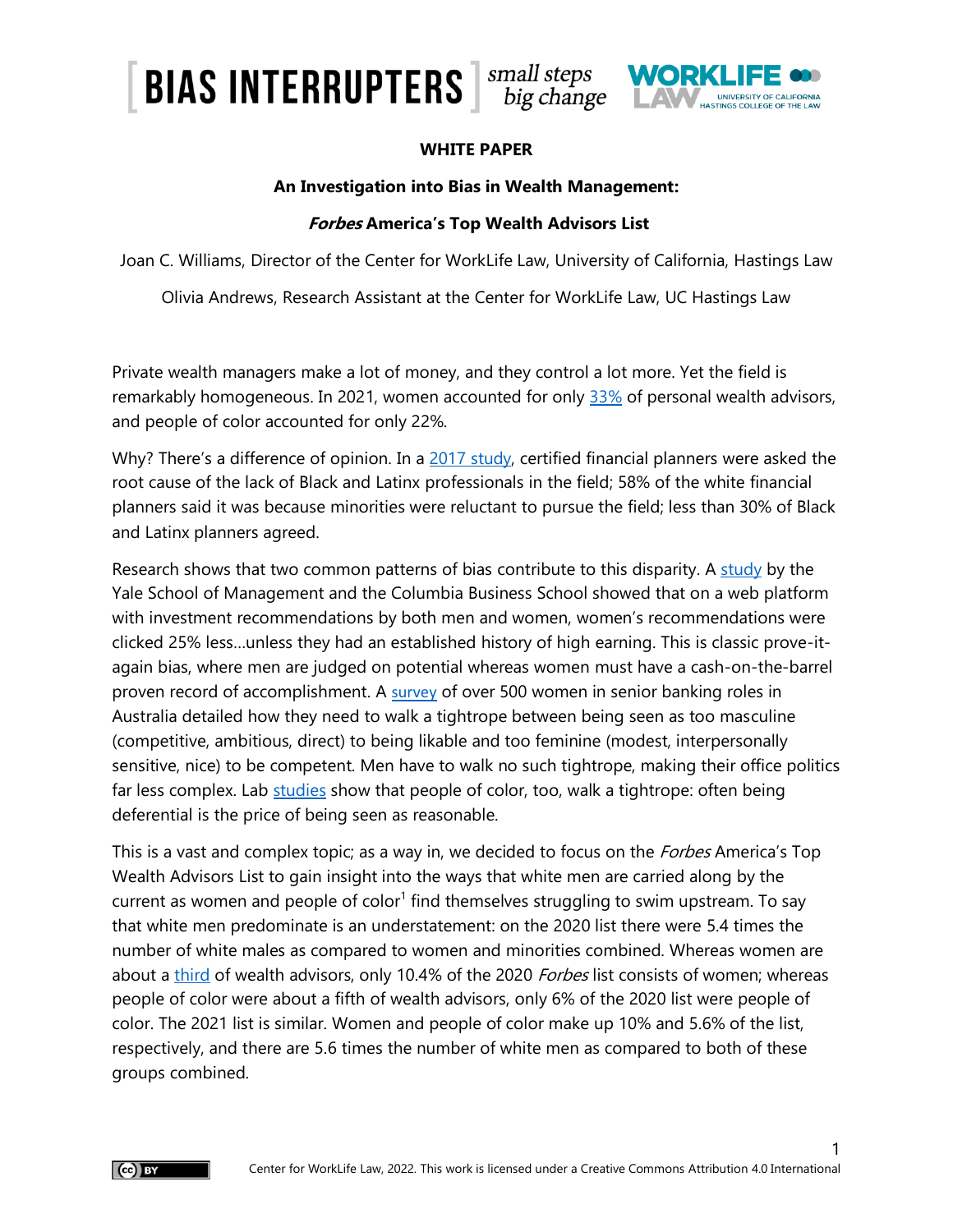# $\left\lceil \text{BIAS INTERRUPTERS} \right\rceil$   $\substack{\text{small steps} \\ \text{big change}}$ UNIVERSITY OF CALIFORNIA

Nonetheless, at the top of the 2020 list, five wealth advisors are featured, only one of whom was a white man. The white man was the only one who is quoted analyzing the economy; the quotes from all the others were about diversity, mostly blaming underrepresented groups or denying the problem. Raj Bhatia cheerfully noted that the business "is more accepting and a better environment than when I joined." Laila Pence intimated that the problem was that clients didn't trust women, but that women could do well if they performed femininity correctly: by being super empathetic. Jacqueline Willens blamed the lack of diversity on failure to get the right education, which is ironic since being a wealth advisor is one of the few high-level managerial/professional careers that does not require a college degree. The only dissonant note was Bruce Burrows, a black man who opined that inclusion had "moved slowly." The sole white man cited spoke about the impact of COVID-19 on the economy. By 2021, diversity and inclusion were passé.<sup>2</sup> No one on the 2021 list was asked to speak about diversity, and all of the comments about diversity from the 2020 list were taken down – despite the fact that the one comment from a white man was left up.

The *Forbes* advisor rankings are based on data gathered by SHOOK Research, which is run by Robert Shook. He originally led The Winner's Circle Organization, which formed the Barron's list, before [selling the company](https://www.bizjournals.com/southflorida/stories/2008/09/22/daily38.html) to Barron's in 2008 and forming a different list at Forbes. Presumably as a form of product differentiation, he makes a big deal about how the *Forbes* list is not a "[robo-ranker](https://www.forbes.com/sites/rjshook/2021/08/24/methodology-americas-top-wealth-advisors-2021/?sh=69c30d83649c)" that focuses only on numbers, but instead uses qualitative factors such as interviews. SHOOK Research highlights that they are the only ranking firm that interviews advisors – though they admit that sometimes the interviews occur after the ranking is published, which leaves the role of the interviews obscure. Of the two wealth advisors we happened to chat with, one had never been interviewed, while the other's interview was perfunctory and brief.

Moreover, we can't seem to make the numbers of interviews add up. In the description of the [methodology](https://www.forbes.com/sites/rjshook/2022/02/04/methodology-americas-top-women-wealth-advisors-2022/?sh=550bbabe1864) for the 2022 women's list, SHOOK Research boasts about the 13,000 telephone interviews they conducted; but clearly not all of those interviews were with women, because fewer than 10,000 female advisors were nominated. Isn't it misleading to use this figure to explain the women's list?

Adding to the confusion, when the 2021 co-ed list was released, they [didn't](https://www.forbes.com/sites/rjshook/2021/08/24/methodology-americas-top-wealth-advisors-2021/?sh=74ec8b99649c) include a gender breakdown of the nominees, so it's impossible to tell what percentage of women nominated made the list. SHOOK's process for conducting interviews is complicated to say the least.<sup>3</sup>

If the interview doesn't matter, what does? Supposedly, an individual's assets under management (AUM) does. This is a curious metric. It made sense when the profession consisted chiefly of individual broker-dealers, maybe two stockbrokers, who were paid chiefly through commissions. Today, many wealth advisors have moved towards financial consulting and planning, performing a much wider variety of skill sets and services, and are paid chiefly through fees. Given that history, it's not surprising that the firms of many of the advisors listed are insistent that their value-add is that they work in teams. An example is Team Global at Morgan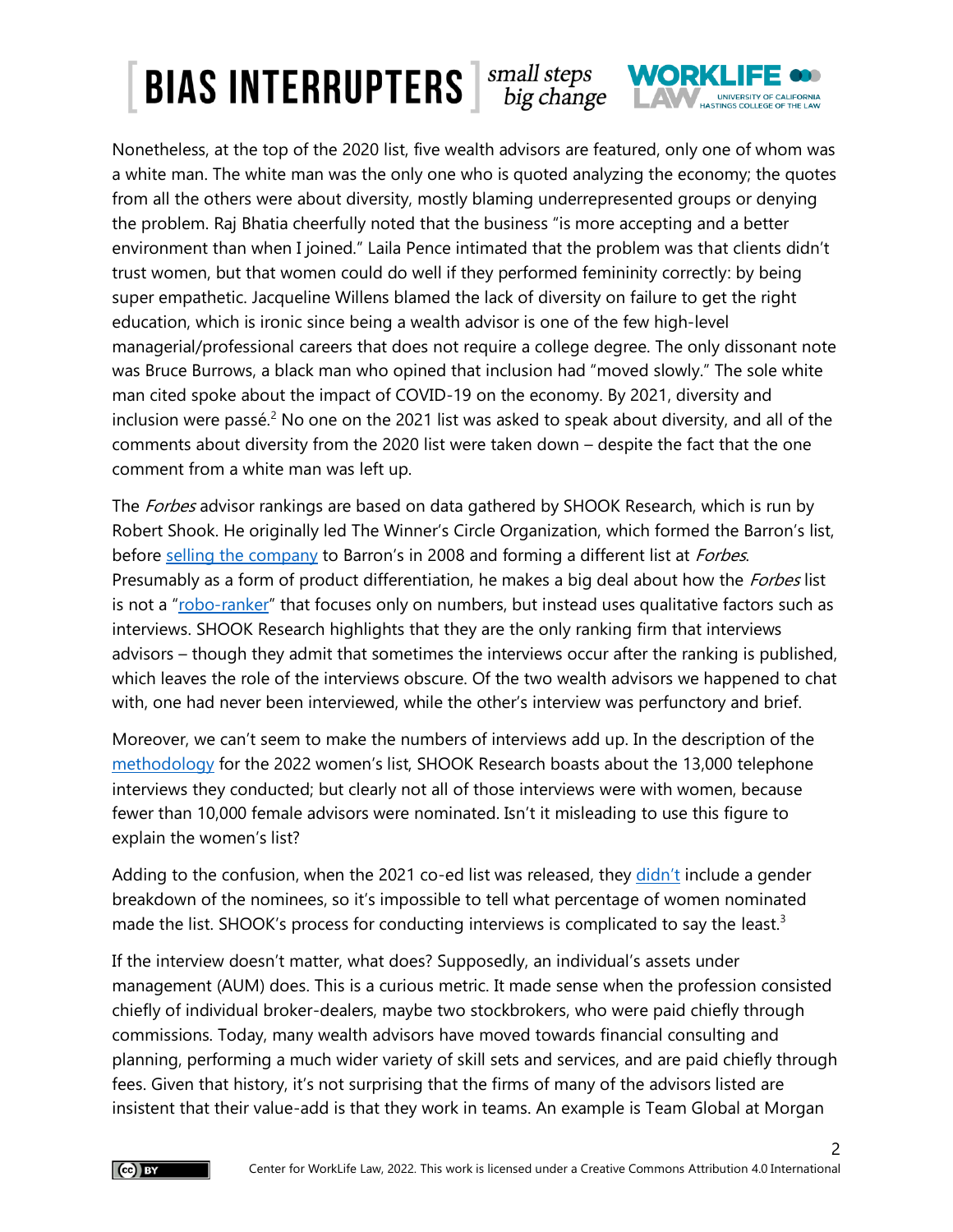# $\left\lceil \frac{\text{BIAS}}{\text{BIAS}} \right\rceil$   $\left\lceil \frac{\text{SMAII}}{\text{BIG}} \right\rceil$   $\frac{\text{SMAII}}{\text{BIG}}$ UNIVERSITY OF CALIFORNIA

Stanley, which was co-founded in 2008 by Ron Basu and Rachael Naylor. Team Global [touts](https://advisor.morganstanley.com/team-global-at-morgan-stanley-private-wealth-management) their "20-member team of experienced planning, investing and clients service professionals who combine [their] talents to serve a global clientele..." Nonetheless, Basu is ranked 26 on the 2021 list, while Naylor is ranked 228 on the 2021 women's list only and is not even ranked on the 2022 women's list.<sup>4</sup> The situation is made even more confusing because SHOOK does not include individual AUM in its published list; only team AUM. Why highlight team AUM if it doesn't play a role in the list?

Curiouser still, if you rearrange the 2021 list based solely on team AUM, 38 men are kicked off the list and are replaced by women.<sup>5</sup> The new list is 74.8% male and 25.2% female – a breakdown that is roughly proportional to the male and female nominations [received](https://www.forbes.com/sites/rjshook/2022/02/04/methodology-americas-top-women-wealth-advisors-2022/?sh=c04afee1864d) in 2022 based on the only gender breakdowns SHOOK has released for public view. Whatever SHOOK's magic black box, it seems to be very effective at knocking eligible women out of the pool. Forbes of course knows this, and in [2017](https://www.forbes.com/sites/forbespr/2017/02/28/forbes-and-shook-research-release-inaugural-americas-top-women-wealth-advisors-list/?sh=14fe822146c6) responded by forming a separate list for women. Excuse me, but we thought separate but equal was discredited quite a time ago? Is it really helpful for women to publicize that they are also-rans who did not make the "real" list?

But the weirdest thing is that when we identified 21 pairs of co-workers (including those listed on the 2021 co-ed and women's lists), we found that only seven were ranked consecutively.<sup>6</sup> This means that qualitative data must weigh heavily because they operate to so dramatically affect rankings. Either that, or there were backroom negotiations where the company decided to give one coworker credit for far more of the team AUM. It is precisely in these kinds of backroom negotiations that women are disadvantaged. The dynamic occurs all the time to lawyers in the award of origination credit; one  $\frac{\text{study}}{\text{found}}$  found that one third of white women income and minority partners reported being ["bullied, threatened, or intimidated"](https://repository.uchastings.edu/cgi/viewcontent.cgi?article=1820&context=faculty_scholarship) out of valuable origination credit. We also persistently hear from women partners that they are expected to share origination credit but many male colleagues are not.

Pursuing the theory that it's qualitative data that make the difference, which qualitative data play such an important role? Many of the qualitative factors, notably best practices and service models, will be shared by all of a team, so these factors must not be weighted heavily, given that team members end up at such dramatically different ranks. David Singer, for example, ranks 53 on the 2021 list, while his co-worker Linnell Sullivan does not make the co-ed list at all and ranks only 30 on the 2022 women's list.

Another qualitative factor SHOOK Research says they rely on is compliance records<sup>7</sup>, but we found that men on the list had nearly double the number of serious compliance issues as women on the list, so it seems that such disclosures are not weighted heavily. [Bias research](https://psycnet.apa.org/record/2002-08257-002) shows that poor behavior is more readily tolerated in men than women. Can this explain the fact that Andy Burish ranks at 30 on the 2021 list, despite his two customer [disputes](https://brokercheck.finra.org/individual/summary/1111163#disclosuresSection) in the past year requesting over 20 million dollars in damages, and why Jason Stephens ranks 137, despite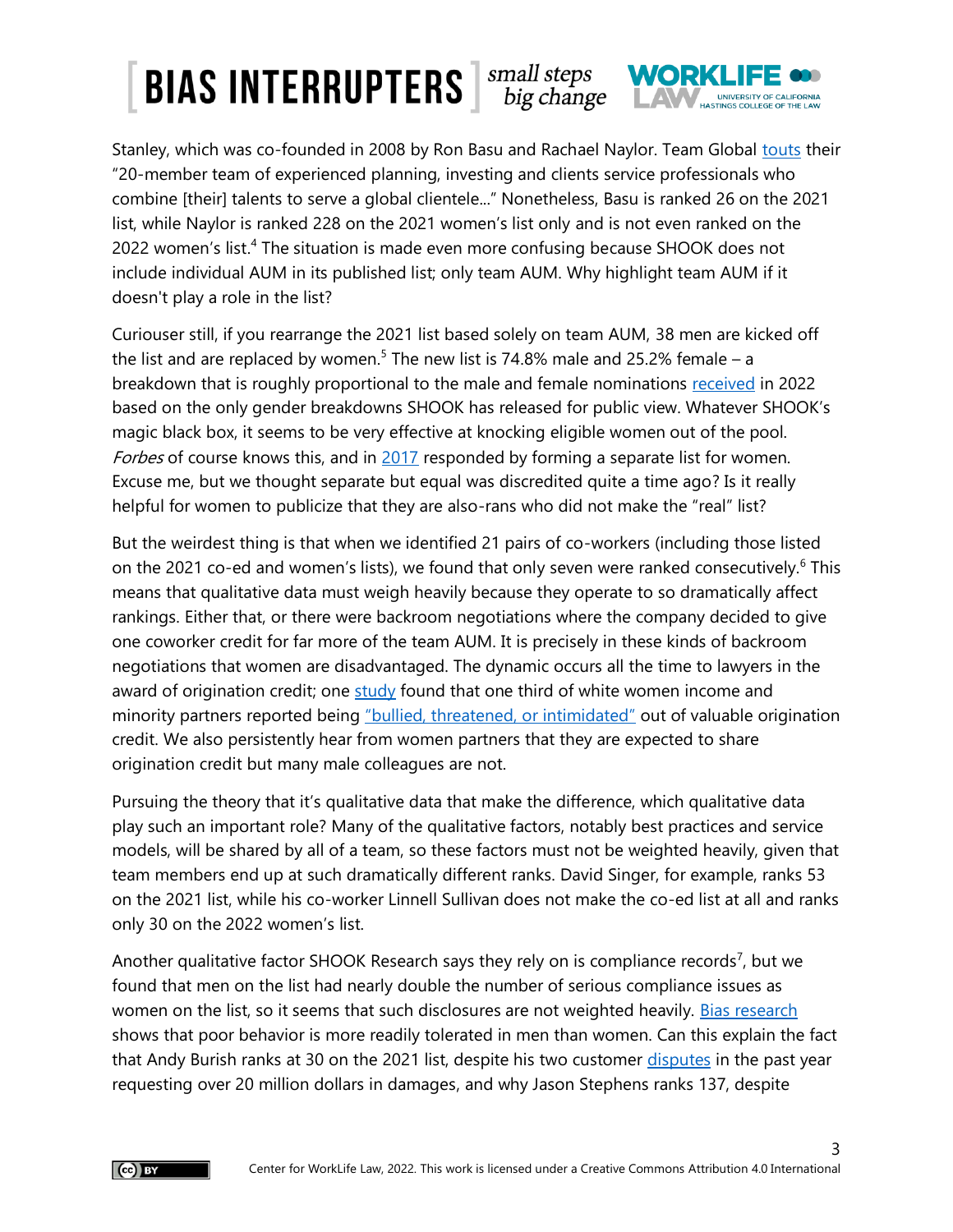# **BIAS INTERRUPTERS**  $\frac{small\ steps}{big\}_{\text{diag.}\text{change}}$ UNIVERSITY OF CALIFORNIA

having been [fired](https://brokercheck.finra.org/individual/summary/3053046#timelineSection) in 2009 for allowing a trainee to complete his continuing education courses... but top women on the co-ed list have nearly no compliance issues?

Another odd thing: we found that male coworkers are often rated consecutively, but this is much less true of the women they work with. In fact, there was only one instance in which a female coworker ranked above a ranked male co-worker.<sup>8</sup> There were lots of instances where men did. It makes sense that coworkers are ranked consecutively, but how does it make sense that male ones are and their female colleagues aren't? Perhaps we're missing something.

Another way SHOOK avoids scrutiny is that each year's list is promptly taken down when the new year's list is published, so that it is not available anywhere on the web that we could find. But we had a copy, so we compared the 2020 list with the 2021 list. What we found were very dramatic differences in the rankings: Eight people who were in the top half of the list in 2020 were entirely absent in 2021. Shannon Eusey's completely absent despite the fact that she ranked 92 on the 2020 co-ed list and even ranked 10 on 2021's women's list. Forbes even wrote an [article](https://www.forbes.com/sites/jasonbisnoff/2020/09/24/top-advisor-spotlight-shannon-eusey-beacon-pointe-advisors/?sh=176fed807e88) about her success last year to accompany the release of their 2020 list (and yes, they asked her about the lack of gender diversity in the industry). If the SHOOK list is truly not a robo-ranker, then the list would not change dramatically from year to year – after all, the service model remains the same, the compliance record remains the same, and presumably no one grows antlers in year two and blows the interview. Is it differentials in individual AUM that make the difference?

The final question is whether any of this even matters anyway. Everybody knows that SHOOK Research taps the advisors it ranks to sell them tickets to conferences, advertising and other marketing paraphernalia, and to offer seats on panels (to which it then sells more tickets). It's a business model that Robert Shook sold once and then re-created a second time – one has to admire his drive. But it's a business model that systematically disadvantages women and people of color. Either *Forbes* should explain it and defend it, or it should stop it. As it is, the *Forbes* list is just one more element of a system where white men sail with the wind at their back, while everyone else has to tack back and forth a million times trying to keep up.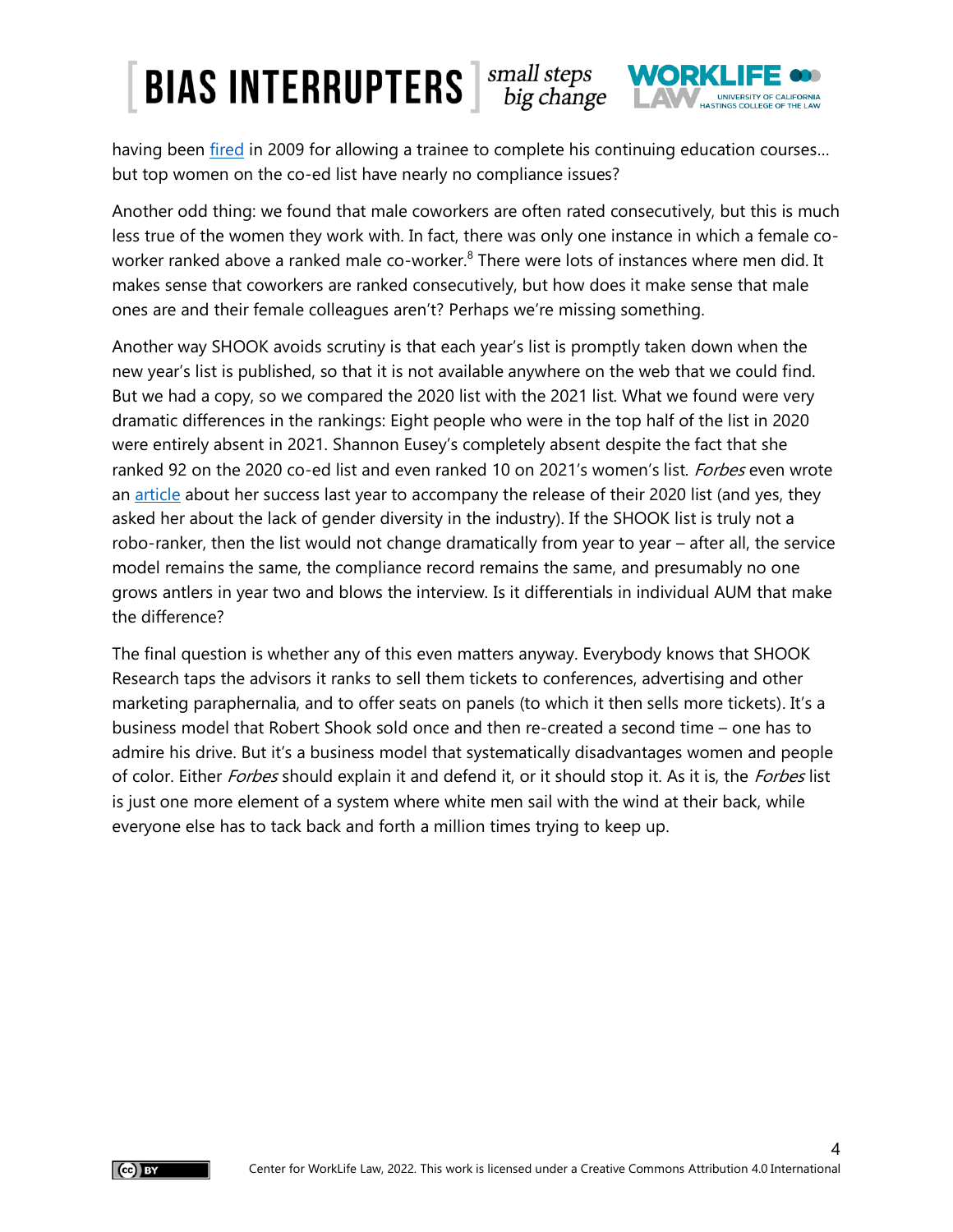$\left[\right.$  BIAS INTERRUPTERS  $\left[\right.$   $\right]$   $^{small\, steps}$  big change



## **Methodological Appendix**

**\_\_\_\_\_\_\_\_\_\_\_\_\_\_\_\_\_\_\_\_\_\_\_\_\_\_\_**

#### **<sup>1</sup>Racial Breakdown**

The races and ethnicities considered for calculations were white, Black, Latinx, and Asian. In order to find race/ethnicity information, we googled each advisor. We were able to determine their race based on the advisors' biographies, participation in organizations, and other information gathered from firm websites, LinkedIn, and press interviews.

## **<sup>2</sup>Missing Information**

Forbes does not provide links to previous years of their various lists. Any link that is supposed to bring you to a certain year's ranking redirects you to the most recent year's list. This prevents readers from comparing the rankings year to year. This also means that the quotes provided by the featured advisors above each list are not available from years prior.

## **3 Interview Claims**

The women's list was released in February 2022, and the [methodology page](https://www.forbes.com/sites/rjshook/2022/02/04/methodology-americas-top-women-wealth-advisors-2022/?sh=c04afee1864d) notes that as of February 2022 they had received 34,500 nominations, 9,850 of which were women. They also claim to have conducted over 13,000 phone interviews. The interview figure is clearly not representative of their methodology for the women's list alone, since there are not even 13,000 female nominees. So, this methodology page does a poor job of explaining how exactly they decided on the women's list ranking since the numbers used include men.

#### **<sup>4</sup>Basu and Naylor**

Basu and Naylor began working together at Lehman Brothers before co-founding Team Global at Morgan Stanley in 2008 alongside their co-worker Chris Toomey. They may encompass slightly different roles within the team, but the team language on their [firm site](https://advisor.morganstanley.com/team-global-at-morgan-stanley-private-wealth-management) suggests that they collaborate and work together to serve their clients. They have even earned rankings on other lists for their success as a group.

## **<sup>5</sup>Re-Ranking by Team AUM**

Team AUM for the ranked advisors are published alongside the list, despite SHOOK Research's claims that they do not factor into the ranking algorithm. The 2022 women's list was combined with the 2021 co-ed list and rearranged from highest team AUM to lowest team AUM. Duplicate rankings from women who were featured on both lists were removed. Using the new list of top 250 advisors, we calculated the gender and race breakdowns to see how they compared to the original lists. The new, rearranged list was comprised of 63 women and 187 men. 38 men and 2 women from the original list were pushed off. The 63 women that make up the rearranged list